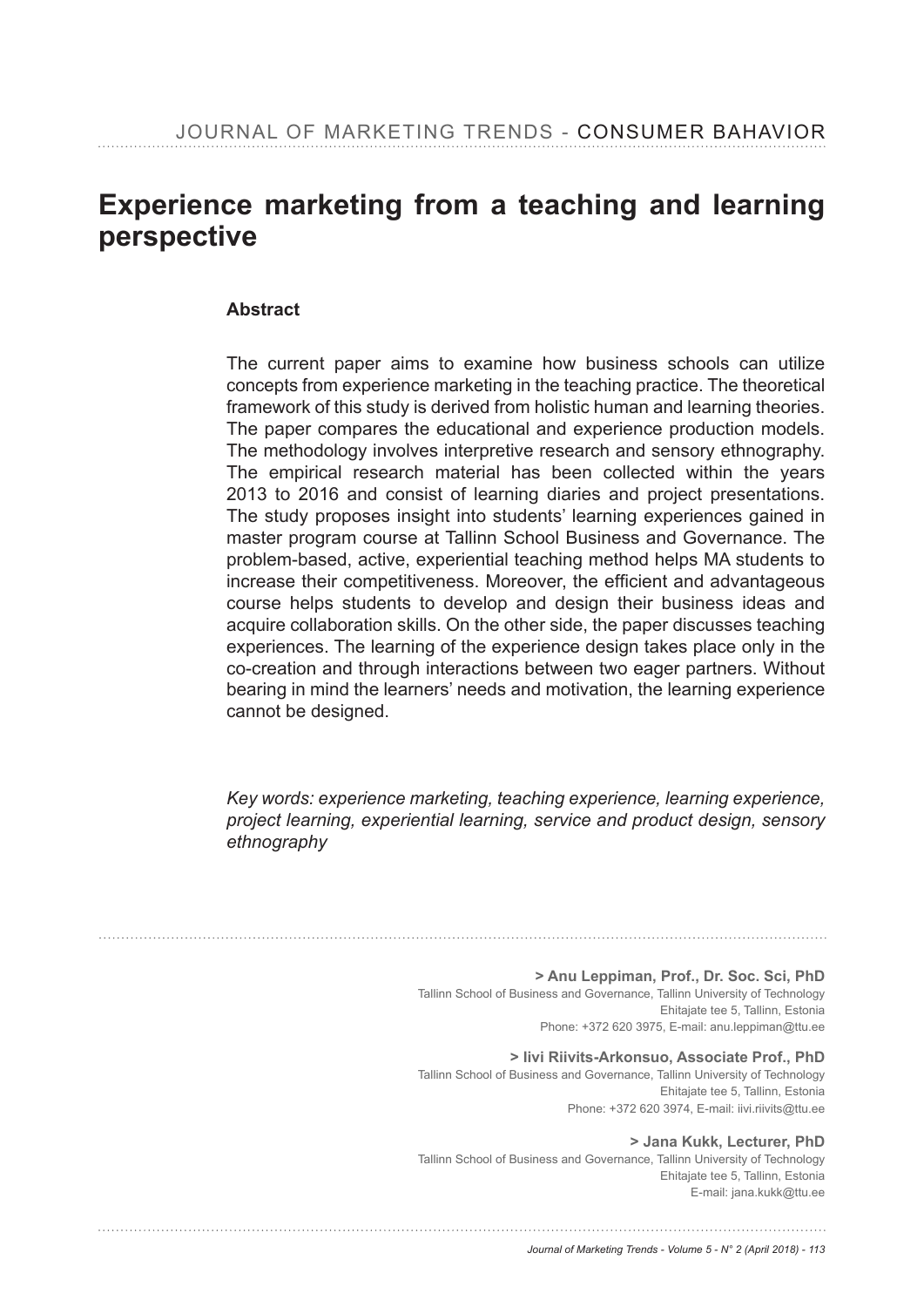### Introduction and objective

Continuing globalisation, networking, digitalisation and market saturation are the processes that should take into consideration in marketing communication and consumer behaviour. The new consumer-oriented marketing guides the focus of marketing practitioners and academic researchers on the consumerbrand engagement and value co-creation through the experience marketing.

In the marketing literature the idea that consumers are looking for memorable experiences is well established. Experiences are memorable events (Pine and Gilmore 1999) and in order to leave a memory trace, they must take place outside the daily routine (Sundbo and Sørensen 2013). Thus, memorable experience is something unusual standing out from the rest. Experiences are provoked by stimuli; they may occur as a result of online and offline activities; they may be evoked by products, packaging, communication, instore actions, engineer work, salespeople, after-sale service; and events (Schmitt 2010, Jensen 2013).

Experience are considered part of the marketing activities which focuses on the character of product of service (Sundbo and Sørensen 2013) and which may have experiential value for the consumer. Marketing communications can establish the brand in memory, create a brand image, engage consumers both on-line and off-line, and create experiences (Keller 2009). Experience marketing can generate emotions to the customers by making entertainment, by enabling to escape from the reality, by educating, and providing customers' aesthetic objects or places to see (Pine and Gilmore 1999). Experience marketing can deliver sensory, emotional, cognitive, behavioural and relational value (Tynan and McKechnie, 2009). Experience marketing is usually broadly defined as any

form of consumer-focused marketing activity that creates a connection to consumers. All this increases the competitiveness of an enterprise.

Little is known how business schools can utilize concepts from experience marketing in the teaching practice. The experiential learning approach in the educational settings is not a novel in the academic literature. For instance, to name just a few, Cooper, Bottomley and Gordon (2004) discuss an experiential learning approach to entrepreneurship education. Leppiman and Puustinen-Niemelä (2004) introduce Estonian and Finnish social work students' joy of learning in multicultural project.

This paper extends our previous research (Leppiman and Riivits-Arkonuso 2016, Leppiman and Kukk 2017) and presents a teaching case study from a successful course in experience marketing aiming to answer the two research questions: How to teach experience marketing and how the students reflect their learning experience? The paper opens by discussing the experiences and experiencing that is the theoretical basis of the current research. The remainder of the paper is devoted to finding the similarities between of the logic how the experience production and the process of experiential learning are built up. Next, the results are reported followed the empirical findings. Finally, discussion elaborates contribution, theoretical and practical implications of this study.

#### Theoretical framework

The concepts of experiences, experiencing, experience offering and production have sprouted from holistic human- and learning theories. "Learning is a process whereby knowledge is created through the transformation of experience." (Kolb 1984, 38). The experiential learning model proposed by Kolb includes a cyclical four-mode learning process that

*114 - ISSN 1961-7798 - © 2009, International Marketing Trends Conference*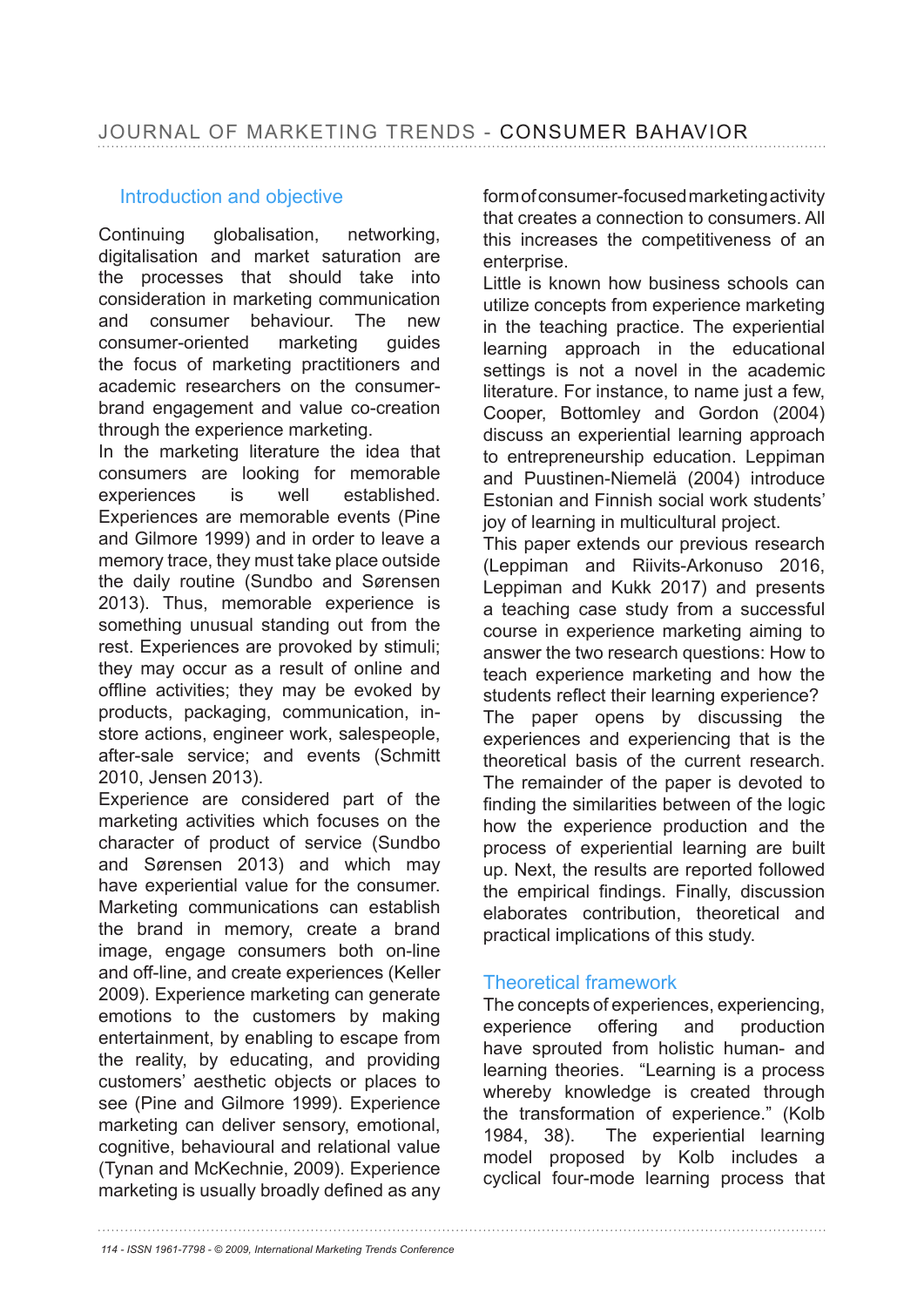JOURNAL OF MARKETING TRENDS - CONSUMER BAHAVIOR

embraces the concrete experience, reflective observation, abstract conceptualization and active experimentation. Concrete experience is feeling the experience of activity (FEEL). Reflective observation (WATCH) involves observing others or forming opinions concerning one's personal experience. Abstract conceptualization (THINK) means the forming theories to reveal views. Active experimentation (ACT) is using theories to solve problems and to make decisions.

In the experiential learning theory can be seen overlapping the different types of experiences that marketers can create for customers. By Schmitt (1999) are such the created experiences: sensory (SENSE), affective (FEEL), cognitive (THINK); physical experiences, behaviours and lifestyles (ACT), and experiences that follow from relating to a reference group (RELATE). Experience production manages four levels - the producer, the production, the offering, and the outcome, that is the experience (Sundbo and Damer 2008, Gelter 2010).

Gelter (2010) sees the parallelism on the logic how the experience production and the process of experiential learning are built up (Figure 1). Experience producer corresponds to the teacher, the experience production process with the teaching process and the experience product with the classroom activity. The customers engage in the purchased experience .<br>product with a pre-experience and leave the experience with memories and feelings. The tudents attend their lesson with a pre-understanding of the subject and leave the learning experiences with new knowledge and understanding. with a present the subject and leave the subject and leave the learning.



Figure 1 Adapted experience production and educational models, *sources:* Sundbo and Damer (2008), Gelter (2010). riguie i Al<br>(2000). Ostra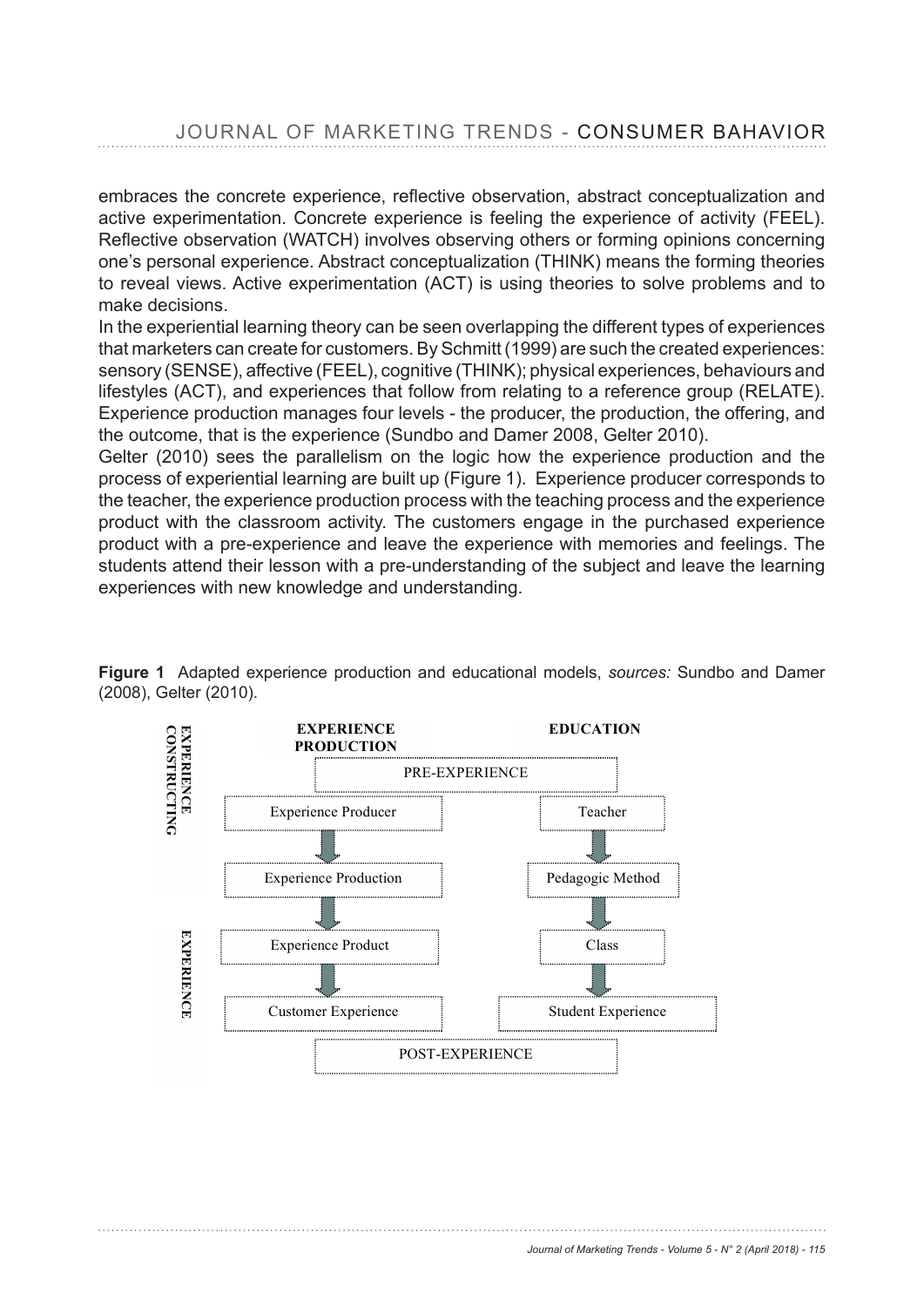Experience evaluation depends on recipients' expectations, stimuli appearing from interactions with provider, and moments of contacts. Whether an experience is provoked depends on the state of the individuals "mental readiness and the specific situation" (Sundbo and Sørensen 2013, 4).

#### Experience production in Experience Marketing course

Experience Marketing is a master program course that combines theoretical and practical dimensions of the subject. To deliver essential knowledge, skills and attitudes and ensure the transfer of learning into students' practice, the course facilitators at Tallinn School of Business and Governance elaborated a set of teaching tools and techniques. The course helps the students to develop and design their business ideas into a viable experiential products or services.

The aim of the Experience Marketing course is the co-creation of value for the students and the potential customers through meaningful experiences. As a whole, the course includes different educational activities: traditional lectures introducing the experience marketing concepts, seminars, reading assignments, fieldwork and sensory ethnography, and reflection on what the participants have learned from the course by keeping a learning diary in an essay form. The concepts of the seminars, reading assignments, fieldwork and sensory ethnography, and reflection on  $\mathbb{R}$ 

The course includes active learning and working on a project to promote student involvement. Active learning is frequently contrasted to the traditional lecture where students are the passive information recipients (Prince 2004). Working in the project enables the students to use their academic knowledge, skills and likewise to learn teamwork (Leppiman and Puustinen-Niemelä 2006). Puustinen Niemelä 2006).

The main task to be performed during the course is to design a viable experiential product or The main task to be performed during the course to to design a main estipartimal product of<br>Service and develop a communication and digitalisation strategies for it. Experience design is service and develop a communication and digitalization chategies for it. Experience design to a outstanding approach to design that has wider boundaries than traditional design and that a calcidationly approach to design that has wider boundaries than traditional design and that strives for creating experiences beyond just products or services, concerned with invoking anves for creating experiences beyond just products or services, concerned with invoking<br>and creating an environment that connects on an emotional or value level to the customer and creating an environment that connects on an emotional or value level to the customer (AIGA, http://www.aiga.org). Particular attention is paid to the experiential dimension of value, striving to design impactful, meaningful experience for the customer.<br>The design impact of the course is designed according to the faunchers  $h_{\text{max}}$ , intp.//www.aiga.org/. Particular attention is paid to the experiential dimension  $v_{\text{max}}$ 

The learning process of the course is designed according to the four stages of experience design: Customer Discovery, Conceptualization of the Experience, Product/Service Design, and Digitalisation of the Experience (Figure 2). Each section includes its own set of tools that Digitalisation of the Experience (Figure 2). Each section includes its own set of tools that enhance the learning process and make it more engaging and useful to the students. Strong enhance the learning process and make it more engaging and useful to the students. Stro emphasis is also laid on co-creation techniques that allow the delivery of useful, usable, and emphasis is also laid on co creation techniques that allow the delivery of useful, usable, and potentially profitable value to the beneficiaries of the service.



#### Figure 2 Sections of the Experience Marketing course, *source:* Leppiman and Kukk (2017).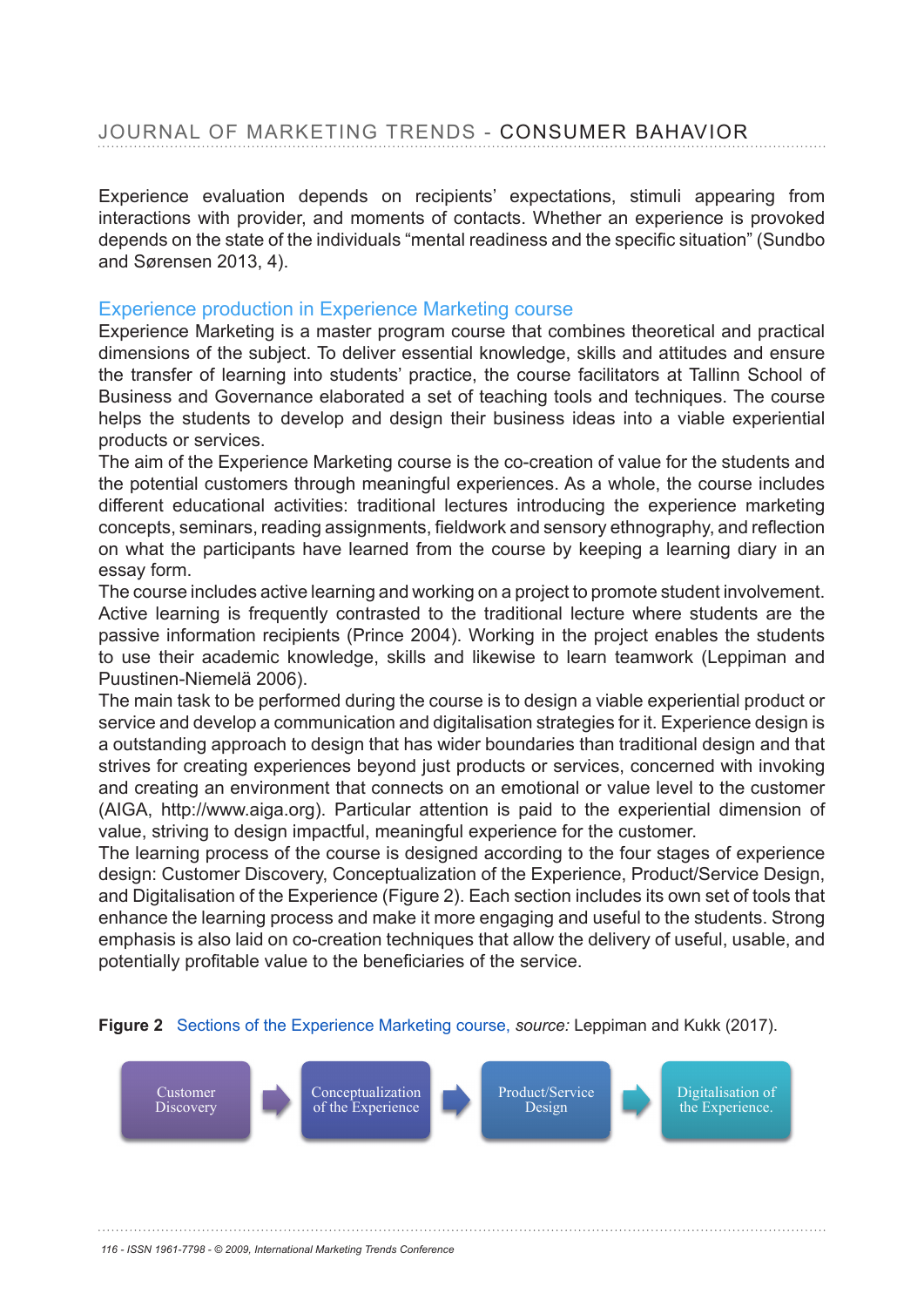To obtain consumer market insights and develop customer-oriented strategies, students are introduced to interpretative research method and techniques. Interpretive research, ethnographic research in particular, is based on studying people in their natural environments and situations (Moisander and Valtonen 2011). To get an experience of conducting a miniscale ethnographic fieldwork, the students go to the field. They take notes, videos and pictures in the settings within they see the potential customers for their "experience product" design. They observe actions, interactions and conversations, eye contact, and body language. The visual materials are combined with interviews and conversations. The students pay attention to the sights, sounds, touches, tastes, and smells. Such sensory ethnography enables to empirically investigate the senses in action in the immediate settings (Valtonen, Markuksela and Moisander 2010).

The student teams report the findings from the fieldwork and utilize the data for designing and validating the experience product/service. Based on the results of that the task of developing the communication strategy is conducted. As the last stage of experience design students develop a strategy of digitalisation of various components of the experience, aiming to create a solution that is not only desirable and enjoyable by the customer, but also sustainable business wise.

#### Results and discussion

Next, we provide insight into students' learning experiences. We use the model presented in the Figure 1 as the analytical tool to examine the empirical data – learning diaries and the group assignments within the years 2013-2016. During this time almost 200 students participated in the experience marketing course. Working in the groups they presented 28 projects for

product/service design and worked out the communication strategy.

These diaries and reports were read by two authors of this paper in parallel. The actual analysis was born in dialogue.

#### *Pre-experience*

Before beginning the course were the students asked to describe how they understand the concept of experience marketing. The following categories were found. The common denominator for the first category would be **tabula rasa**. The students reported that they do know not very much about topics covered in the course which they have taken to their study plan. The most typical answer was the relating the experience marketing with creating the emotions.

We name the second category *marketing mind-set.* Such students usually already work in the marketing area. They use the marketing vocabulary talking about *a differentiation strategy, focus on the customer*, *achieving the competitive advantage, value creation, added value, out-of-box mind-set.* We name the third category *experiential* since the students described their personal experiences that they noticed and remembered in tourism, entertainment, events, restaurants or marketing online and offline campaigns. *Unique, distinctive, memorable, surprising, more than expected,* and *trust* were the most mentioned keywords.

Tarssanen and Kylänen (2007) determine individuality, authenticity, story, multisensory perception, contrast, and interaction as the components that can create the preconditions for a meaningful experience. Leppiman (2010) says that an experience is the existential and rational reality experienced by the consumer him/ herself.

When compare the theories and concepts of the experience marketing to the business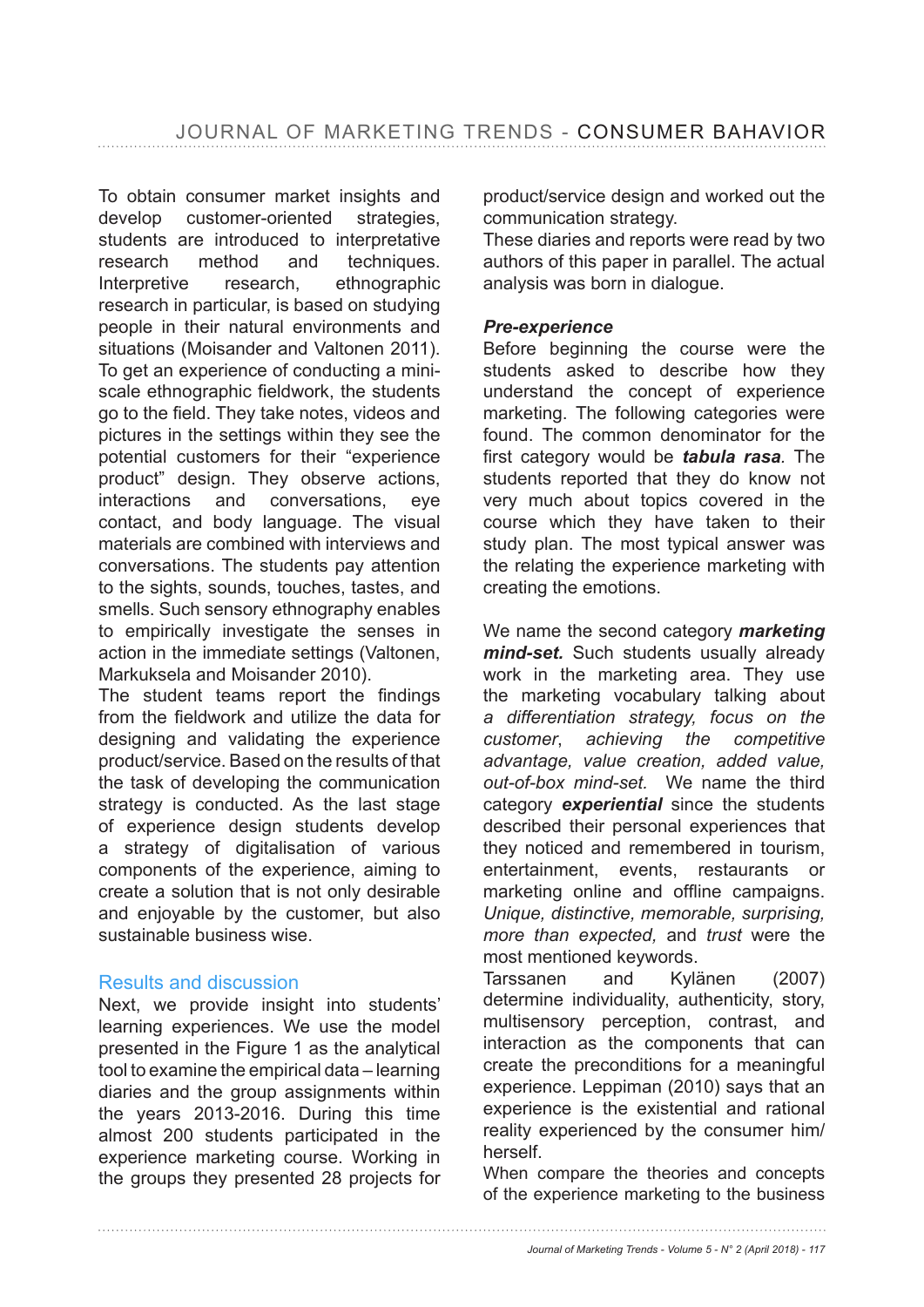students' knowledge before starting the course it can be said that they understand the core of the experience marketing.

#### *Experience production (design)*

Experience production in the teaching of experience marketing class context comprises four phases. First, the *observation-* the phase, that means doing the sensory ethnography in the field. This phase is within four years liked by the students very much. They determined the potential target group and described the customer profile. They admitted that initially was the going to the field scary in some extent. It means the step-out of the comfort-zone. Reflecting the learning experiences, they emphasized how valuable skill is putting oneself in the customer's setting, doing what the customers do and adopting customers' beliefs.

The second phase is the *conceptualization the experience product/service*. To gain a deeper insight into their customers, students used tools and techniques of Design Thinking and Service Design (Mager 2004, Maffei, Mager and Sangiorgi 2005). For example through the course they created an empathy map (Ferreira, Silva, Oliveira and Conte 2015), defined jobs-tobe-done (Christensen, Johnson and Horn 2010) and filled out the value proposition canvas (Osterwalder, Pigneur, Bernarda and Smith 2014, Leppiman 2013/2016).

The third stage is the elaboration *the communication strategy***.** One of the most successful outputs of the series of experience marketing courses might consider the involvement the students to the preparation the marketing spring conferences organized by faculty at the business school. The conferences were titled "Experience Design in Marketing" (2016), "From Consuming to Marketing Experiences" (2015), "Experiences in Marketing – Marketing in Experiences" (2014), and "Changing Consumer in the Changing Marketing"  $(2013)$ . The task was to find new target groups, which would be the participants in

these conferences, to develop messages that would speak effectively to the target group and work out a communication plan. The scope of the target groups was wide, from start-ups to mechatronics students.

Fourth, and final, stage is defining a *digitalisation strategy*, to enrich and expand the experience for the consumer as well as make it more profitable for the business, enabling scalability of the experience.

The students highly appreciate the fact that every year, some of them belonging to a group called "the best" get the opportunity to present the results of their project work at the spring conference.

#### *Experience and post-experience*

The experiential learning engages the concept "a sense of achievement" (Hall 1988). If an individual is being challenged, he or she has to make an effort. If the goal has been reached, the self-esteem improves; a sense of achievement is being experienced. An individual develops a new identity. The motivation to accept even bigger challenges and to use the resources to succeed improves as well (Leppiman, Riivits-Arkonsuo and Kaljund 2013). Such learning method applies to the business students who are highly motivated and success oriented.

#### Conclusions and implications

Creating and teaching the experience marketing course offers an excellent opportunity to learn together with students. Since this marketing domain is developing rapidly, the lecturers themselves should be involved in a continuous learning process. Learning together with the students is an authentic experience regarding understanding how students perceive their learning experiences. Things that were new and surprising (customer research) for some students were a daily routine for others. A personal experience is always

*118 - ISSN 1961-7798 - © 2009, International Marketing Trends Conference*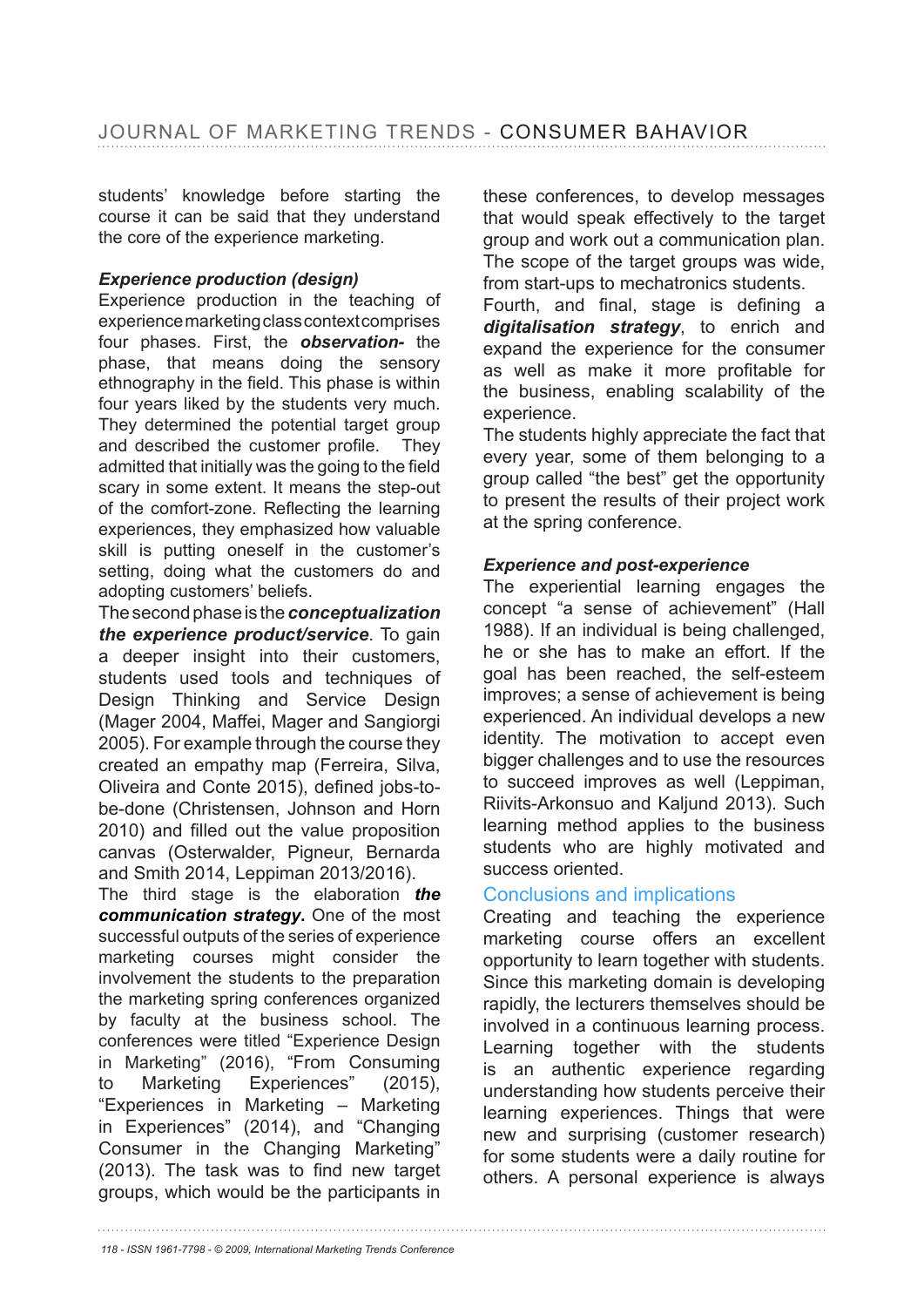subjective (Leppiman 2010). There is a challenge when using an individual approach with students, considering their previous work experience and exposure to the project.

The second crucial point is the teacher's ability to invoke eagerness and enthusiasm. If teachers are ready for new challenges and contribute time to learners, the learners reciprocate. The students experienced production through a particular project. They gained the courage and inspiration for planning the increase of their competitiveness.

The third finding that such project learning revealed is the fact that the business students have a strong desire to succeed. Having been titled "the best team" and selected for presenting the experience design ideas in the annual marketing conference, organized by the business school, encouraged them to surpass themselves.

After completing the course, some of the students decided that experience marketing would be the topic of their master's thesis. The student feedback underlines the highly practical value of this course. Students choose to work on actual business projects or the companies that they are employed at, or collaborate with other organisations that are interested in adding an experiential dimension to their business. Moreover, some of them provided the feedback how the knowledge acquired from the course helped them to organize campaigns for their business.

The experience design thinking mind-set and design demonstrated an excellent methodological match to teach marketing subjects in general and Experience Marketing course in particular (Kukk and Leppiman 2016). The most important finding relating to this study is that the both parties - teachers and learners - should have experience in co-creation (Kukk, Leppiman and Pohjola 2014). It cannot be

designed without considering the learners' need and motivation. The teacher creates the environment for learning being the inspirer. The teaching experience consists widely of the learning experience. By teaching, we learn, and by learning, we teach. The learning experience occurs in the cooperation between the two enthusiastic partners.

Learning and teaching experiences shared in this paper can point the way toward curriculum development and improvement.

#### Limitations and further research

The current study has its limitations that suggest opportunities for further research. The empirical material collected within the years 2012-2016 was planned for the design and development the experience marketing course. Further studies need to be conducted considering the ascertainment the reasons of forming experiences and systematization the phases in the experiential learning exploiting the ethnography and the others qualitative methods and experience design tools.

*Journal of Marketing Trends - Volume 5 - N° 2 (April 2018) - 119*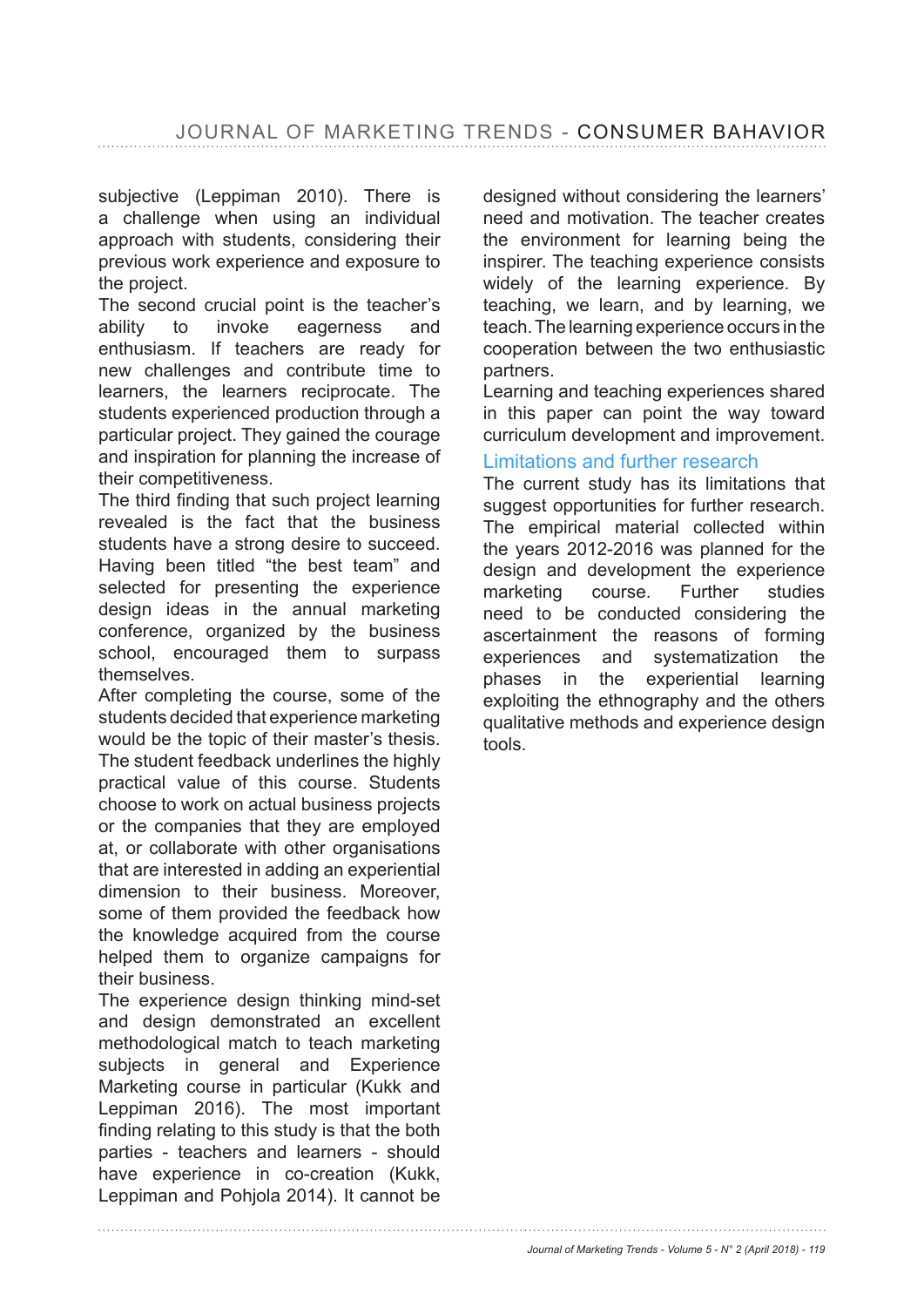### **Bibliography**

- Christensen, Clayton M., Curtis W. Johnson and Michael B. Horn (2010), *Disrupting class, expanded edition: How disruptive innovation will change the way the world learns.* The Chronicle of Higher **Education**
- Cooper, Sarah, Colin Bottomley and Jillian Gordon (2010), "Stepping out of the classroom and up the ladder of learning: An experiential learning approach to entrepreneurship education", *Industry and Higher Education*, 18(1), 11-22.
- Ferreira, Bruna, Williamson Silva, Edson Oliveira and Tayana Conte (2015), "Designing Personas with Empathy Map", In *SEKE*, 501-505.
- Gelter, Hans (2010), "Total Experience Management – a conceptual model for transformational experiences within tourism," Conference proceedings The Nordic Conference on Experience 2008. Research, Education and Practice in Media, 46-78
- Hall, Douglas T. (1988), *Career development in organisations.* Jossey-Bass. San Francisco.
- Jensen, Jens F. (2013)," IT and Experience: User Experience, Experience Design and User-Experience Design". In: J. Sundbo and F. Sørensen (Eds.). *Handbook on the Experience Economy,* Cheltenham, Northampton (Mass.): Edward Elgar Publishing Ltd., pp. 179-208.
- Keller, Kevin L. (2009), "Building strong brands in a modern marketing communications environment," *Journal of Marketing Communications,* 15 (2-3), 139-155.
- Kolb, David, A. (1984). *Experiential Learning: Experience as the Source of Learning and Development.* Englewood Cliffs, NJ: Prentice-Hall.
- Kukk, Jana, Anu Leppiman, and Anneli Pohiola Anneli (2014), "Designing a Business Service experience: Customer's Perspective on Value Cocreation." *Research in Economics and Business: Central and Eastern Europe* 6(1), 51-64.
- Kukk, Jana and Anu Leppiman (2016), "Value Creation in Business Services through the Prism of Experience Economy: Conceptualizing Valuein-experience". *Journal of Creating Value*, 2(2), 231-245.
- Leppiman, Anu (2013-2016), *Experience marketing,* Lecture notes, TUT, Tallinn.
- Leppiman, Anu and Iivi Riivits-Arkonsuo (2016). "Experiences of Teaching "Experience Marketing" at Tallinn Business School", *Management Education for a Digital World: 24th CEEMAN Annual Conference, 28-30 September 2016. Tallinn,Estonia.* Ed. Michael Minkov. Ljubliana: Katalozni zapis o publikaciji. Narodna in univerzitetna knjižnica, 64-65.
- Leppiman, Anu and Jana Kukk (2017), "Design Thinking as a Tool to Teach Experience Marketing at Tallinn School of Business and Governance, Tallinn University of Technology", *Management Education for a Digital World: 25th CEEMAN Annual Conference, 20-23 September 2017.* Hongzhou, China
- Leppiman, Anu, Iivi Riivits-Arkonsuo and Kristel Kaljund (2013), "Improving nonprofit organizations' capability through open architecture model". In G. Prause, U. Venesaar & W. Kersten (Eds.), *International Business – Baltic Business Development* (115-134), Frankfurt am Main: Peter Lang GmbH.
- Leppiman, Anu (2010), *Arjen Elämyksiä – Leiri- ja Elämyspohjainen Arkipäivätperhepalvelu Sosiaalisen Kokemuksen*

*120 - ISSN 1961-7798 - © 2009, International Marketing Trends Conference*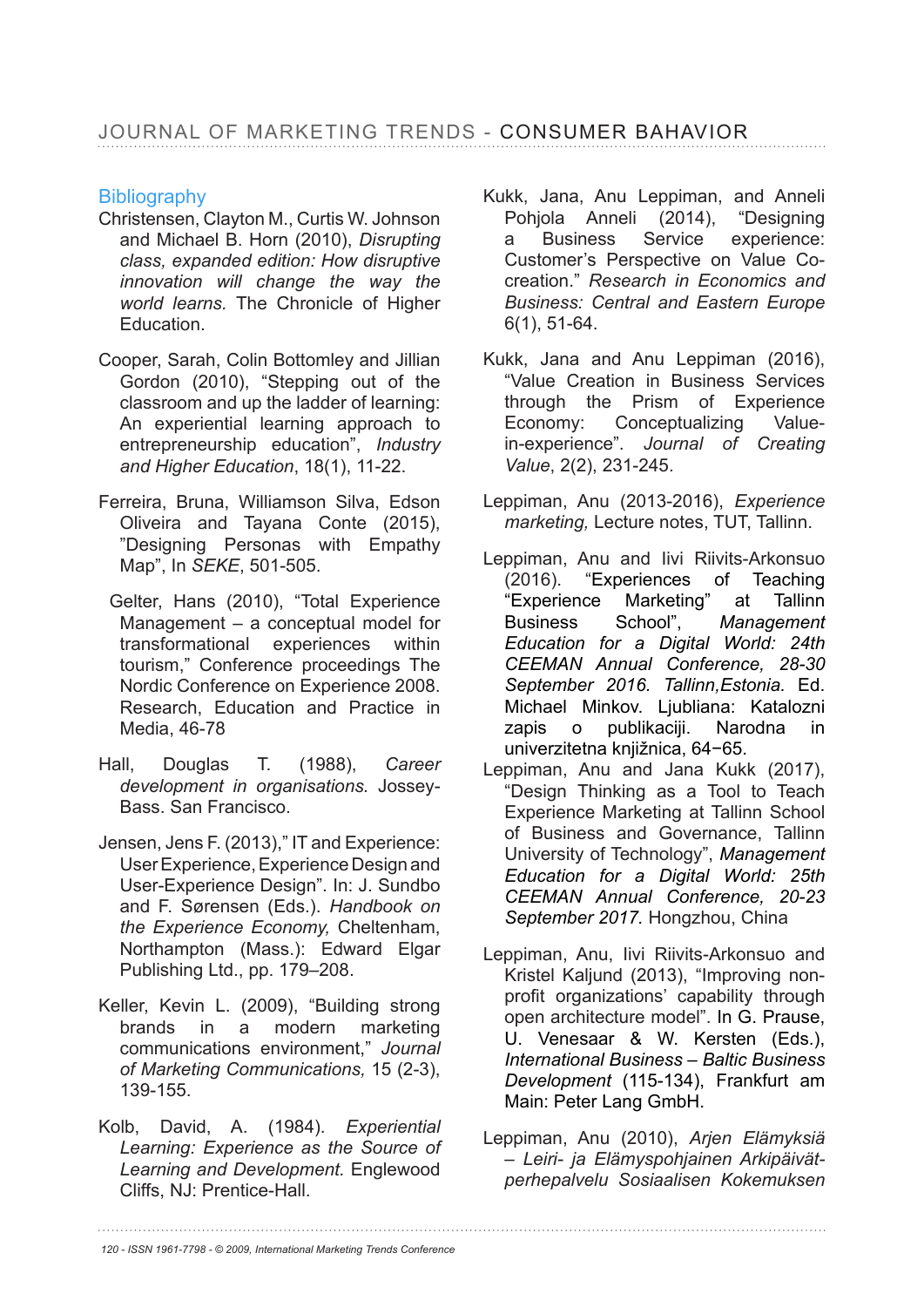*Tuottajana* [Everyday Experiences: Camp- and Experience-Based Weekdays Family Service as a Producer of Social Experience]. Rovaniemi: Lapland University Press.

- Leppiman, Anu and Sirkka Puustinen-Niemelä, (2006), Joy of learning in project work: Sustaining the learner and the teacher. In: Pipere, Anita (Eds.): *Education and Sustainable Development: First Steps Toward Changes* Volume 1, Baltic and Black Sea Circle Consortium Institute of Sustainable Education Daugavpils University. Saule. Daugavpils, 101–118.
- Mager, Birgit (2004). *Service design: A review.* Köln International School of Design.
- Maffei, Stefano, Birgit Mager and Daniela Sangiorgi (2005), *Innovation through service design. From research and theory to a network of practice.* A users' driven perspective. Joining forces.
- Moisander, Johanna and Anu Valtonen (2011). Interpretive Marketing Research: Using Ethnography in Strategic Market Development In: Marketing Management A Cultural Perspective. Lisa Peñaloza. Nil Toulouse, Luca M. Visconti (eds), London: Routledge
- Osterwalder, Alexander, Yves Pigneur, Gregori Bernarda and Alan Smith (2014), *Value proposition design: How to create products and services customers want.* John Wiley & Sons.
- Pine, Joe and Jim Gilmore (1999), *The Experience Economy and Every Business a Stage,* Cambridge, MA: Harvard Business School Press.
- Prince, Michael (2004), "Does Active Learning Work? A Review of the Research," *Journal of Engineering Education,* 93(3), 223-231.
- Schmitt, Bernd (1999), "Experiential Marketing", *Journal of Marketing Management*
- Schmitt, Bernd (2010), "Experience Marketing: Concepts, Frameworks and Consumer Insights", *Foundations and Trends in Marketing,* 5 (2), 55–112.
- Sundbo, Jon and Per Darmer (2008), *Creating Experiences in the Experience Economy.* Northampton: Edward Elgar.
- Sundbo, Jon and Flemming Sørensen, (2013), "Introduction to the experience economy", in: *Handbook on the Experience Economy,* Jon Sundbo and Flemming Sørensen, eds. 1-17. Cheltenham, Northampton (Mass.): Edward Elgar Publishing Ltd.
- Tarssanen, Sanna and Mika Kylänen (2007), "A Theoretical Model for Producing Experiences – A Touristic Perspective," In: *Articles on Experiences 2*, Kylänen, M., (Ed.) Rovaniemi: Lapland University Press, 134-154.
- Tynan, Caroline and Sally McKechnie, (2009). "Experience Marketing: a Review and Reassessment". *Journal of Marketing Management*, 25(5-6), 501– 517.
- Valtonen Anu, Vesa Markuksela and Johanna Moisander (2010), "Doing Sensory Ethnography in Consumer Research," *International Journal of Consumer Studies*

*Journal of Marketing Trends - Volume 5 - N° 2 (April 2018) - 121*